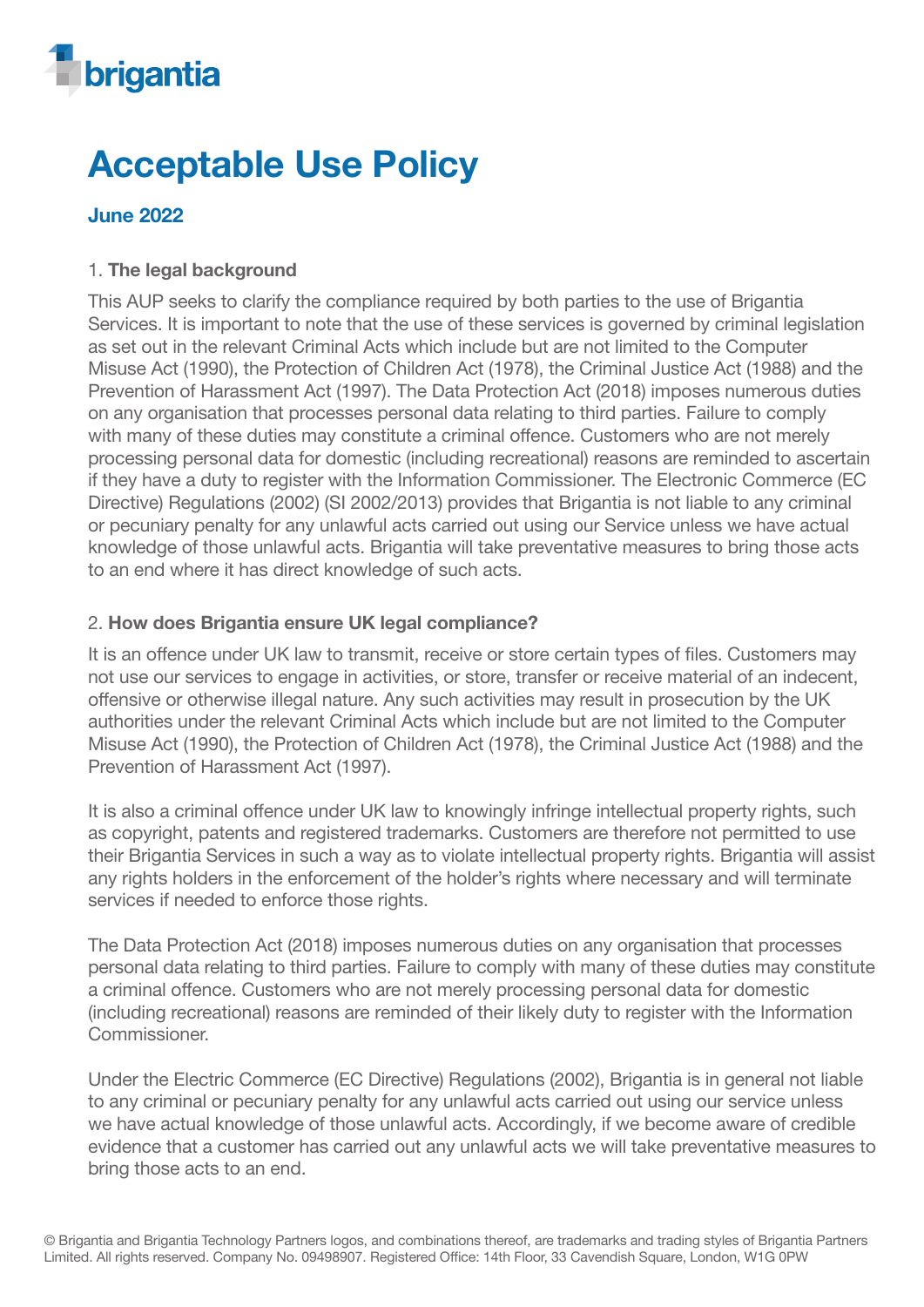# 3. How does Brigantia comply outside the UK?

It is possible for our customers to be in breach of the laws of foreign countries. Customers are therefore advised to take due care and all reasonable action to ensure that they do not violate the laws of foreign countries.

# 4. Hosting (shared)

The customer is responsible for all content on their website and all files stored in their allocated web-space. It is the sole responsibility of the customer to ensure that their data is protected by a robust backup strategy and Brigantia accepts no liability for any data loss suffered by the customer for any reason. It is the customer's responsibility to ensure that the contents of their website comply with all applicable UK laws and EU directives, and that their website does not infringe upon the intellectual property rights of third parties.

### 5. Hosting (dedicated and virtual)

The customer is solely responsible for all content on their server. It is the sole responsibility of the customer to ensure that their data is protected by a robust backup strategy and Brigantia accepts no liability for any data loss suffered by the customer for any reason. It is the customer's responsibility to ensure that the contents of their server comply with all applicable UK laws and EU directives, and that any websites and/or content hosted on their server do not infringe upon the intellectual property rights of third parties.

#### 6. Irresponsible usage

You may use our Services for lawful purposes only. You may not use them:

- a. In any way that breaches any applicable local, national or international law or regulation.
- b. In any way that is unlawful or fraudulent, or has any unlawful or fraudulent purpose or effect.
- c. For the purpose of harming or attempting to harm minors in any way.
- d. Contributions must be accurate (where they state facts), be genuinely held (where they state opinions) and comply with applicable law in the UK and in any country from which they are posted.
- e. Contributions must not contain any material which is defamatory of any person, obscene, offensive, hateful or inflammatory promote sexually explicit material, promote violence, promote discrimination based on race, sex, religion, nationality, disability, sexual orientation or age, any copyright, database right or trade mark of any other person, be likely to deceive any person, be made in breach of any legal duty owed to a third party, such as a contractual duty or a duty of confidence, promote any illegal activity, be threatening, abuse or invade another's privacy, or cause annoyance, inconvenience or needless anxiety, be likely to harass, upset, embarrass, alarm or annoy any other person, be used to impersonate any person, or to misrepresent your identity or affiliation with any person, give the impression that they emanate from us, if this is not the case, advocate, promote or assist any unlawful act such as (by way of example only) copyright infringement or computer misuse, to transmit, or procure the sending of, any unsolicited or unauthorised advertising or promotional material or any other form of similar solicitation (spam).
- f. To knowingly transmit any data, send or upload any material that contains viruses, trojan horses, worms, timebombs, keystroke loggers, spyware, adware or any other harmful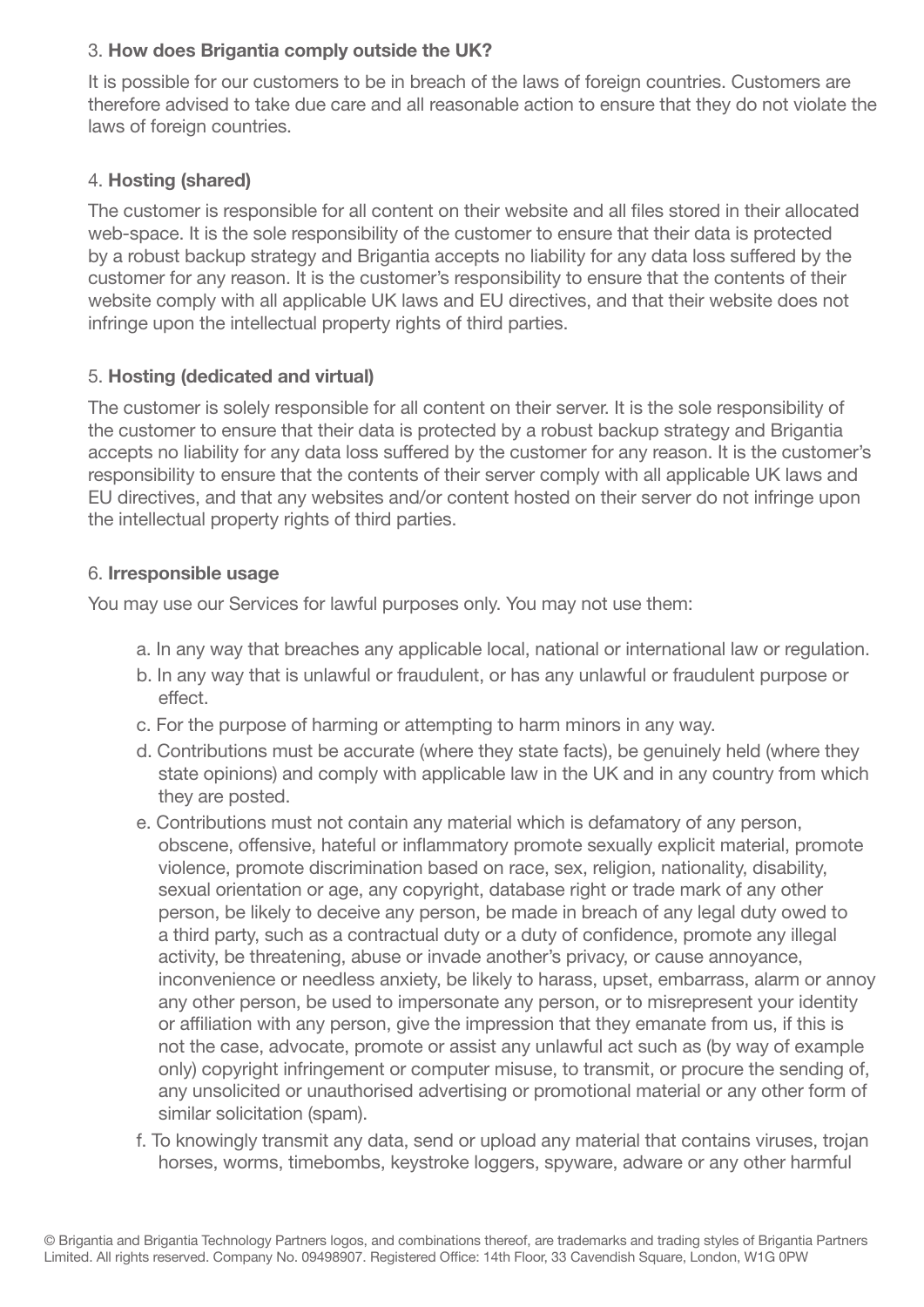programs or similar computer code designed to adversely affect the operation of any computer software or hardware.

- g. You must not infringe the rights of others, including the right of privacy and copyright (an example would be sharing without permission of the copyright owner protected material such as a music or video file).
- h. Illegally or irresponsibly to the detriment of other users extract, collect, process, combine or store personal data about other users.
- i. Forge headers or otherwise manipulate identifiers in order to disguise the origin of any Content transmitted through the Services;
- j. You acknowledge that all information, data, text, software, music, sound, photographs, graphics, video, messages and other materials ("Content"), whether publicly posted or privately transmitted, are the sole responsibility of the person from which such Content originated. This means that you are entirely responsible for all Content that you upload, post, email or otherwise transmit via the Services. You agree that you are responsible for the conduct of all users of your account and any Content that is created, transmitted, stored, or displayed by, from, or within your account while using Brigantia services and for any consequences thereof.

Customers posting any of the above content on their sites will be notified using Customer's current email address on file, and may be suspended or given a time frame to take corrective actions. If no corrective actions are taken, Brigantia will suspend the services of the hosting account until a resolution is met between Brigantia and the Customer.

### 7. Use of your account

You must not use your Brigantia account for the purpose of obtaining unauthorised access to any computer or service. You are responsible at all times for use of the account, whether through yourself or through third parties. Customers must not, via tunneling, use of proxies, or by any other means, attempt to avoid the service restrictions imposed on this account type.

The customer accepts and acknowledges that they have a responsibility to ensure that their Brigantia services are not used in an irresponsible manner. Brigantia deem that the following activities are irresponsible; bulk unsolicited emailing (spamming), the hosting of fraudulent or 'phishing' sites, the use of Brigantia services to circumvent the security of third party machines and exceeding data transfer allocation. In order to access certain Services, you may be required to provide information about yourself (such as identification or contact details) as part of the registration process for the Service, or as part of your continued use of the Services. You agree that any registration information you give to us will always be accurate, correct and up to date. If you provide any information that is untrue, inaccurate, not current or incomplete, or we have reasonable grounds to suspect that such information is untrue, inaccurate, not current or incomplete, we have the right to suspend or terminate your account and refuse any and all current or future use of the Services (or any portion thereof).

#### 8. Use of web space

You are responsible for ensuring that the data offered in the web space does not break any UK law or any law in your home country. You agree that you will not engage in any activity that interferes with or disrupts the Services (or the servers and networks which are connected to the Services).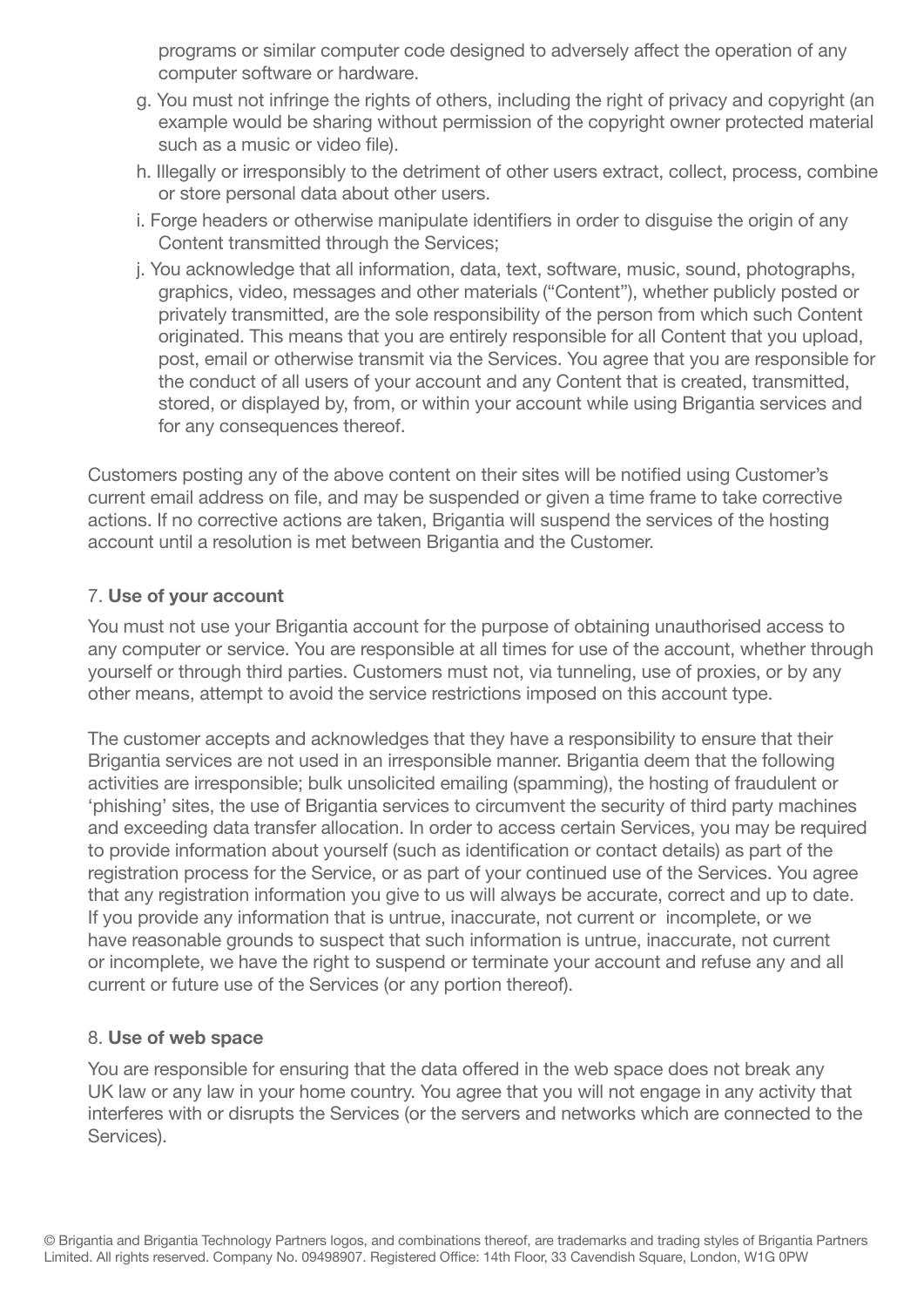### 9. Fair usage on connectivity products

We operate a "fair use policy" on our Services in order to ensure that all customers have acceptable performance at peak times (business working hours 9am to 6pm). If you are found to be using a disproportionate amount of bandwidth for your services at peak times you may be asked to reduce your usage, or move to an alternative Service. Failure to remedy this situation may result in your Service being terminated or restricted.

If Brigantia believes the Customer's usage is disproportionate it may take action to suspend or terminate the Customer's use of the Service unless:

- a. the Customer's usage is reduced immediately; or
- b. the Customer upgrades to a more appropriate Connectivity service as proposed by Brigantia.

### 10. Misuse of system resources

This includes but is not limited to employing programs that consume excessive CPU time (outside of reserved CPU slice), network capacity, disk IO or storage space.

### 11. Unsolicited communications

Sending unsolicited bulk messages utilising our network, generating a significantly higher volume of outgoing email than a normal user, using a non-existent email return address, open email relaying, sending out unsolicited email from any other network that points to a Brigantia server and other unsolicited communications not mentioned herein.

### 12. Access to other computers or networks without authorisation

Attempting unauthorised and/or illegal access of computers, networks and/or accounts not belonging to the party seeking access and any act which interferes with the services of another user or network or any act relating to the circumvention of security measures.

#### 13. Suspension and termination

Failure to comply with this policy constitutes a material breach of the Brigantia Terms and Conditions and may result in our taking all or any of the following actions:

- a. immediate, temporary or permanent withdrawal of your right to use our Service;
- b. immediate, temporary or permanent removal of any posting or material uploaded by you to our site;
- c. issue of a warning to you;
- d. commence legal proceedings against you for reimbursement of all costs on an indemnity basis (including, but not limited to, reasonable administrative and legal costs) resulting from the breach;
- e. further legal action against you;
- f. disclosure of such information to law enforcement authorities as we reasonably feel is necessary.